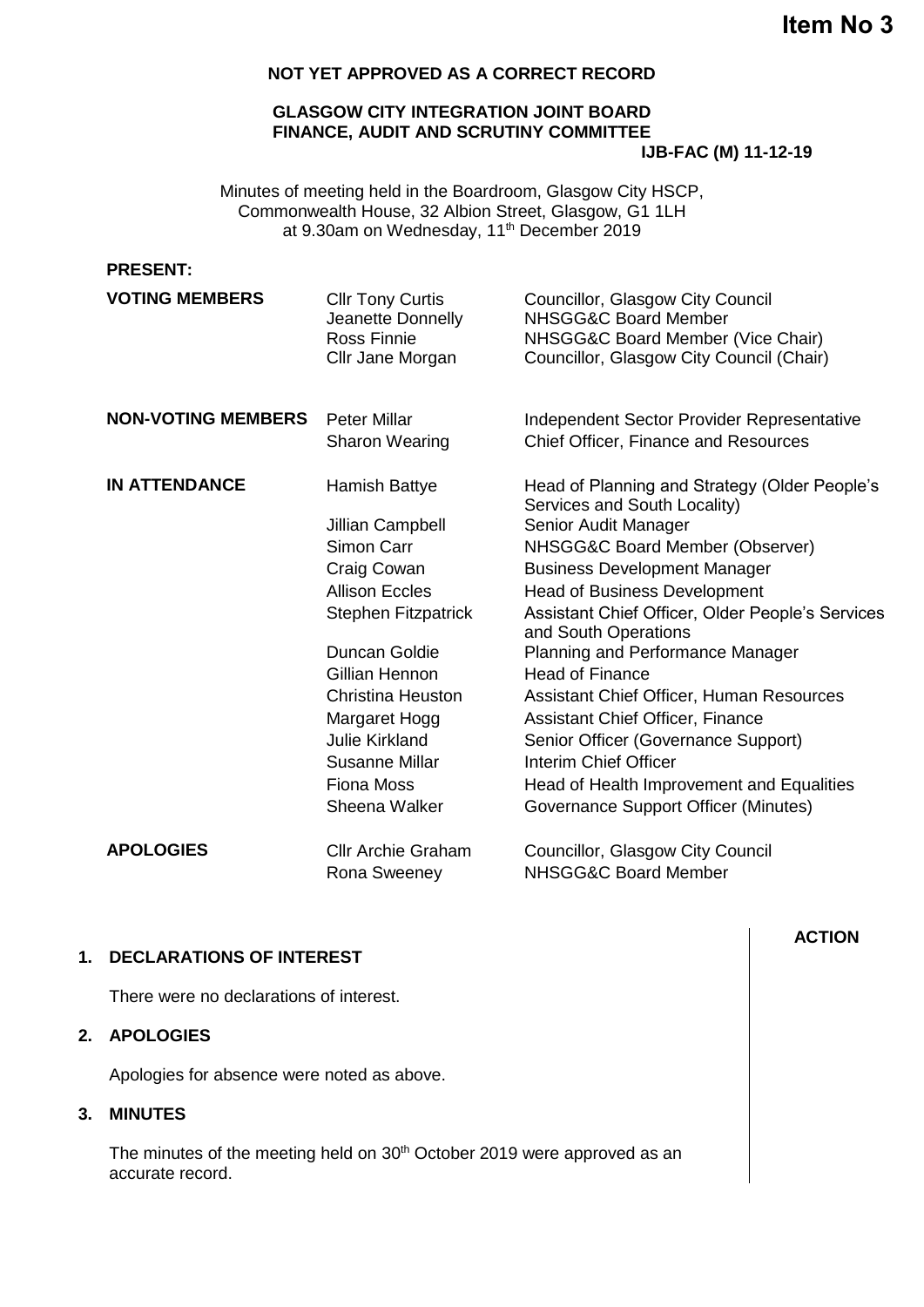# **4. MATTERS ARISING**

There were no matters arising.

### **5. ROLLING ACTION LIST**

Allison Eccles presented the Rolling Action List providing an update on the actions listed and advising of future reports due to be presented to the Committee.

As reference number 22, human resources performance, had been deferred to the next meeting, this action will be re-opened.

Members discussed reference number 51 and the request at the previous meeting for a briefing to be produced on meeting statutory duty requirements for emergency accommodation. A report was presented to the Council City Administration Committee and this was circulated to all IJB members. The Chair advised that this report did not answer the queries raised by the Committee and asked that this action be re-opened and that a briefing produced specifically on statutory duty, including a comparison with other local authority performance.

### **6. HSCP PERFORMANCE REPORT Q2 2019/20**

Duncan Goldie presented the Joint Performance Report for the Health and Social Care Partnership for Quarter 2 of 2019/20. Officers highlighted the exceptions outlined at section 4.4 and advised that overall there has been a change in RAG status for 17 indicators since the last report. Of these, performance improved for 13 and declined for 4.

Members discussed the reduced performance for the Child Adolescent and Mental Health Service. Officers advised that this was in correlation to the increase in referrals. Officers informed the Committee that the service is managed health board wide by East Dunbartonshire HSCP; and there were ongoing discussions to bring the service back to Glasgow. Officers stated that this would result in improved performance as when triaging patients they can refer patients to other appropriate parts of the system within Glasgow. The transfer is going through due diligence and it was hoped that this would conclude at the end of the year. Officers will then look at the service at a locality level and to work with the Youth Health Service.

Members also discussed the performance on meeting statutory duty in providing temporary accommodation and questioned the governance and accountability if statutory duty is not met. Susanne Millar provided assurance that at executive level, data is received on a weekly basis and there are daily discussions regarding homelessness performance.

Members sought further assurance on the actions of the Executive in responding to this; and requested that detail is included in the briefing along with the powers of the Regulator and consequences of not meeting statutory requirements.

#### *The IJB Finance, Audit and Scrutiny Committee:*

*a) noted the attached performance report;*

*b) considered the exceptions highlighted in section 4.4;*

*c) reviewed and discussed performance with the Strategic Lead for* 

*Unscheduled Care; Health Improvement and Human Resources in relation to these areas.*

**OFFICIAL**

**Allison Eccles**

**Pat Togher**

**Susanne Millar / Pat Togher**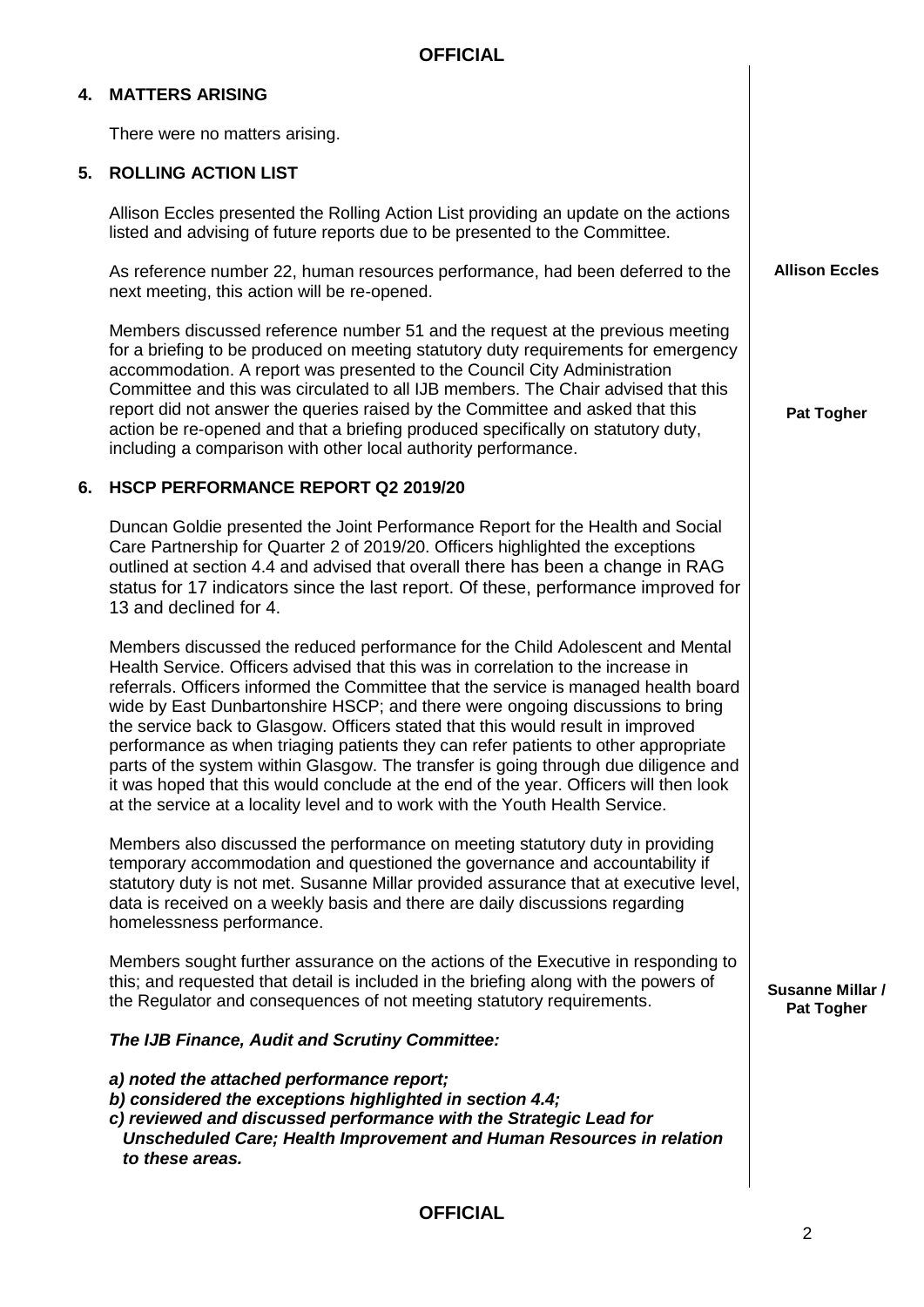### **GLASGOW CITY A&E ATTENDANCE**

Stephen Fitzpatrick and Hamish Battye delivered a presentation on performance of Glasgow City A&E attendance. The Committee were informed of national trends; factors influencing demand; public attitudes to A&E attendance; and emergency department attendance comparison rates for 2016/17 to 2018/19. An analysis of attendance was also shown in terms of age group; time of arrival; and by SMID decile.

Officers reported that there has been a national increase in A&E attendance, including almost 70% increase in mental health attendances to A&E over the last five years. There has also been an increase in admissions of 5% between 2013/14 and 2017/18. The attendance comparison rates by hospital site in Glasgow were outlined and it was reported that there had been an overall increase of 7.3% from 2016/17 to 2018/19. The rates for Glasgow for attendance and admissions from April to September were shown in comparison to National rates and other areas within Scotland. Glasgow results were higher than the national average, but were lower than the NHSGG&C board rates. The admissions rates for Glasgow were lower than other Board areas.

The Committee were informed of the GP assessment unit activity by hospital; and it was highlighted that 59.5% increase in referrals at the Royal Hospital for Children. Officers advised that this could be due to a number of factors including, an increased and changing population; the West of Scotland service being at this site; the pull of a new hospital; practice of GPs; flu and viral contributions; and the closure of a children's ward in Paisley.

Officers further presented on emergency admissions, advising that there had been an 11% increase in Glasgow City; this includes GP assessment unit admissions. The emergency bed day rate is slightly higher than the Health Board average. Glasgow was performing well in relation to readmissions and provides support to people in the community when they are discharged from hospital.

The potential explanations for trends and relative performance were also outlined and the key priorities to reduce A&E attendance. These included a whole system approach through a joint commissioning plan; due to be presented to the IJB in 2020. There would also be a focus on the Minor Injuries capacity; engaging with the public on how A&E is utilised; and re-direction to ensure that people are using the right service at the right time. Officers provided assurance that there was integrated working with colleagues in Acute and the Board.

Members expressed concern regarding the high increase in attendance and requested a briefing paper on the breakdown of factors influencing attendance at A&E at the Royal Hospital for Children for under 5 year olds. Officers will seek clarity on the current position and a timeline to provide the definitive analysis. Officers would also look at the Health Board data on admissions and presentation; and the Public Health departments report on demographic profile. The briefing paper will also provide the breakdown in attendance by area, to show the rate of attendees from Glasgow, the other Partnerships and the West of Scotland.

Members discussed public awareness of using services and ensuring that there were communications issued to promote the services and what services people should use and when. It was highlighted that this was not widely known and there is a requirement for improvement in communicating this to the public. Suggestions

**Stephen Fitzpatrick / Mike Burns**

## **OFFICIAL**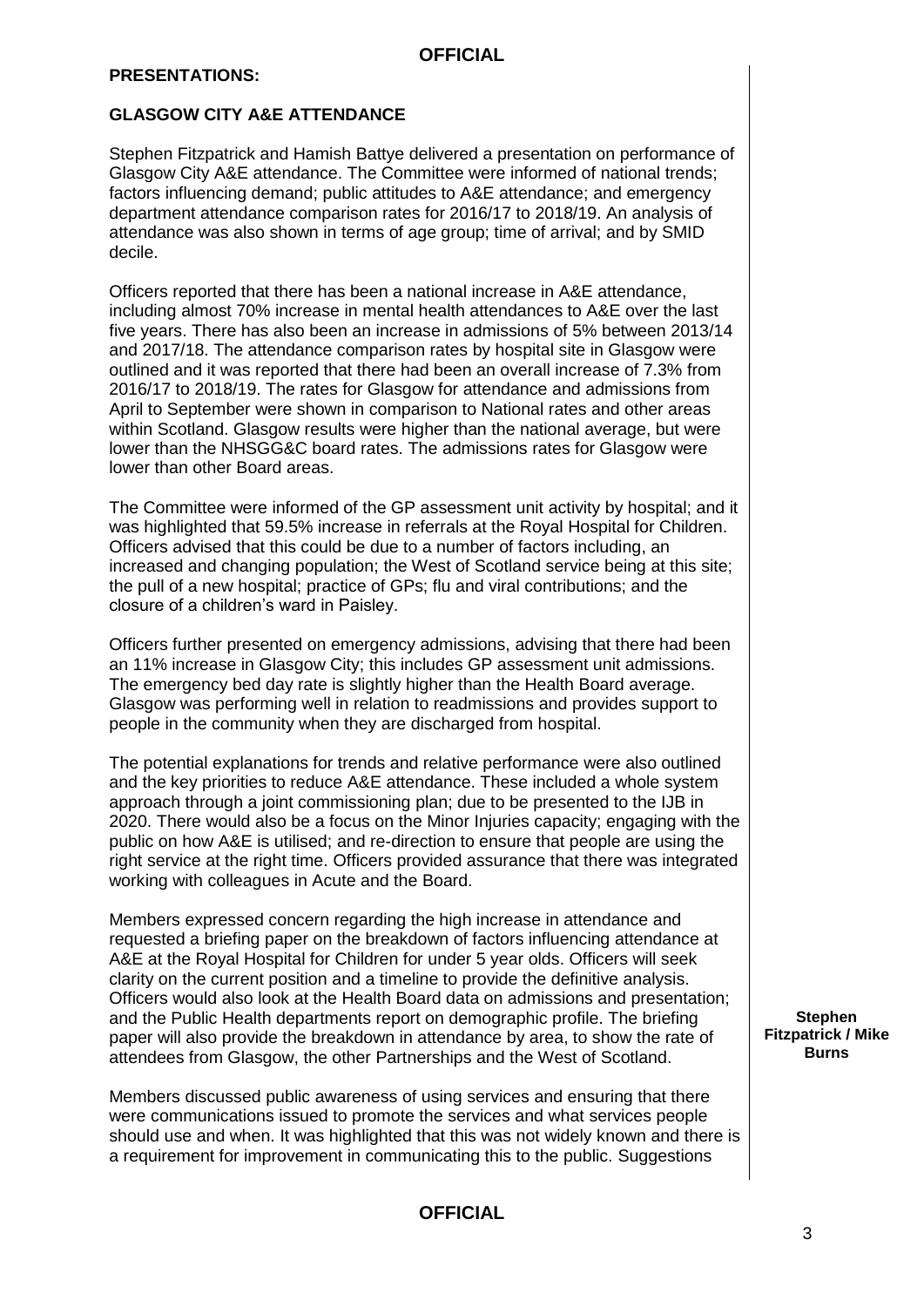were made for leaflets to people's homes and ensuring there was awareness raising in education.

Officers advised that there is a media campaign and work through the Primary Care Improvement Plan and Action 15 funding. A whole system approach is required, where possible, as there are campaigns from different areas and nationally. Officers would include the communications strategy through the Out of Hours work led by Stephen Fitzpatrick and the GP Out of Hours work, led by David Leese, Chief Officer at Renfrewshire HSCP. Officers will also identify the current baseline to establish where there should be an improvement from.

### **HEALTH IMPROVEMENT**

Fiona Moss delivered a presentation on Health Improvement performance for quarter 2 outlining to the Committee how the HSCP was performing against targets. Officers reported on breastfeeding performance and of the actions taken to improve this; including, the new breast pump community loan scheme and the continuing HSCP programme and mentoring. Due to the improved performance in Glasgow over the last three years the performance target had been adjusted to reflect this.

The Health Improvement Annual Report was circulated to the Committee and this showed examples of different programmes of work. The Health Improvement Team are involved in a range of training programmes across the city, including from preschool to the end of education. Some examples of training programmes were provided to members.

Officers also reported on alcohol brief intervention and the improved performance here, with a reduction in alcohol related deaths. Glasgow City had a reduction in alcohol related deaths from 186 deaths in 2017 to 146 deaths (21.5%) in 2018.

Some of the challenges were outlined, including death by probable suicide which has increased nationally. Other challenges are that there has been an increase in drug related deaths in Scotland; child poverty is rising; and there has been a stall on life expectancy.

Members discussed the alcohol reduction and queried if there was data available on the age breakdown. Officers advised that some of the data is available from the Health and Well-being Survey and that there would also be data collected from the Youth Health Survey, currently being undertaken. Officers will report findings to the Committee when available. **Fiona Moss**

### **7. ATTENDANCE MANAGEMENT**

Christina Heuston presented a report to advise the IJB Finance, Audit and Scrutiny Committee of the latest absence levels across Glasgow City Health and Social Care Partnership. Social Work absence at Period 8 was 1.2 days average days lost; and for Health at Month 10 was 6.54%. The highest levels of absence were reported in Adults Services; officers explained that this was the biggest staff group and now included Home Care.

The annual financial consequences of absence were outlined and Table 2 highlighted overtime and agency costs attributed to sickness absence within Older People Residential, Care Services, Homelessness and Children's Residential. The data for NHS bank nursing staff was now available and this showed an annual cost of between £2-£2.5m.

### **OFFICIAL**

**Stephen Fitzpatrick**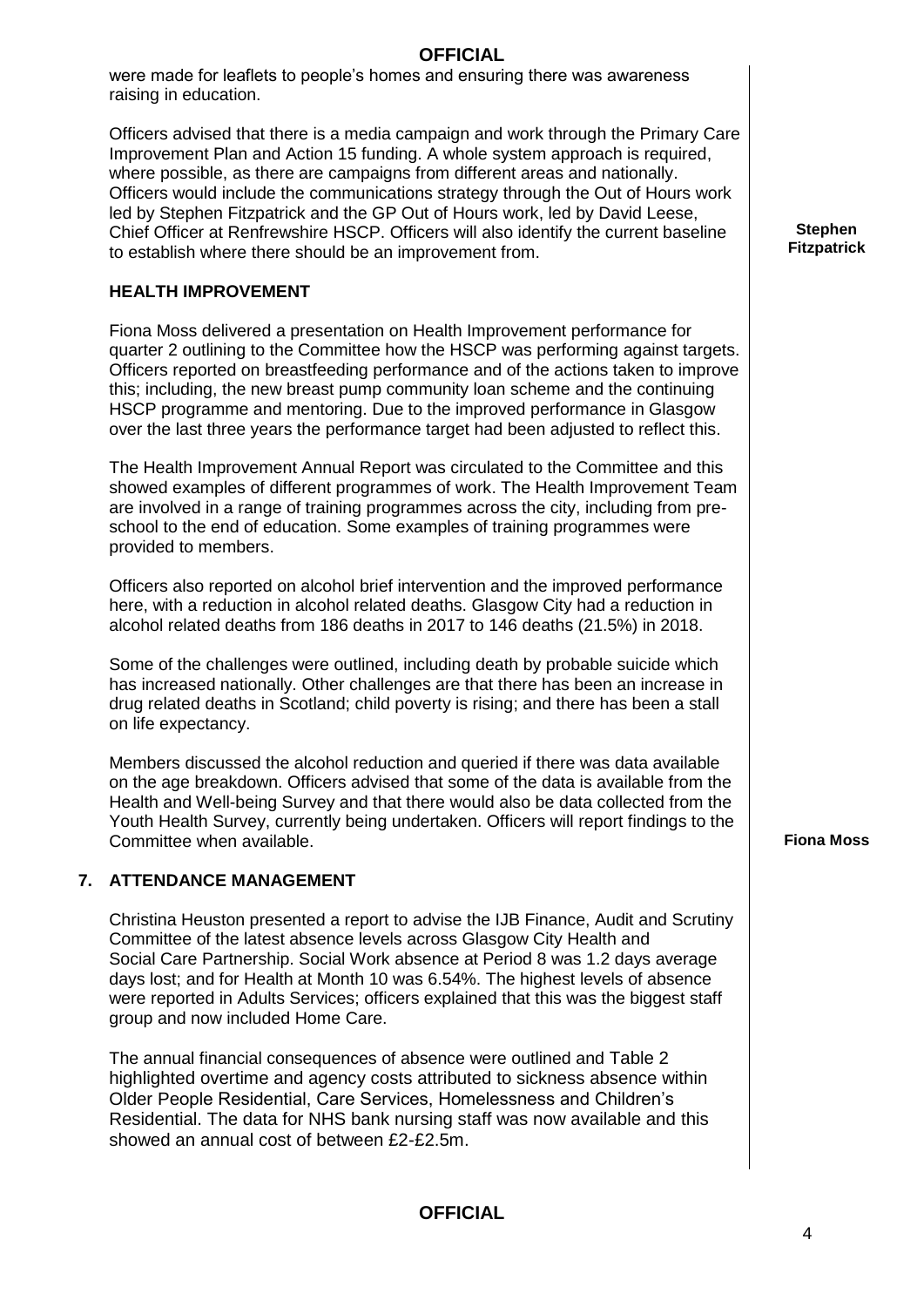Officers reported on the 2019 flu vaccination programme; immunisation rates for Social Work staff was 15%; and 24% for Health staff, although this was expected to rise.

The action plans for managing absence were appended to the report and mangers continued to be supported through training; and also providing support for people to return to work.

The Committee discussed flu immunisation rates and noted these with concern. The uptake rates were noted as low and it was felt that there was a need for those working with patients to reduce the possibility of a flu outbreak by receiving the immunisation. Members stated that the messaging of the programme should be that people should be immunised to protect others too.

#### *The IJB Finance, Audit and Scrutiny Committee:*

*a) noted the content of this report and the attached appendices.*

#### **8. CLINICAL AND PROFESSIONAL QUARTERLY ASSURANCE STATEMENT**

Susanne Millar presented a report to provide the IJB Finance, Audit and Scrutiny Committee with a quarterly clinical and professional assurance statement.

The significant case reviews at section 4 were outlined to members and officers advised that action plans are disseminated and the children's SCRs are monitored through the Child Protection Committee (CPC). The second Glasgow CPC Neglect Summit took place on 5th September 2019, there was an excellent response.

The adult SCR cases were also outlined, and it was reported that there were issues identified with the Social Care Institute for Excellence's (SCIE) methodology and delays in reviews overrunning projected timescales.

Officers reported on the Multi Agency Public Protection Arrangements in the city and of the outstanding Initial Case Review. All cases are reported to the Scottish Government and are subject to scrutiny. The MAPPA Annual Report was published in November and then presented to the IJB.

Members discussed the initial agreed reporting format, mentioned at section 2. This was not the current format and members queried why this template was referred to. Members also sought clarity on the number of child SCRs and requested that this is made clearer under section 4.

Officers acknowledged that the report format had changed, which was due to previous feedback from members. The report will be reviewed and format amended.

### *The IJB Finance, Audit and Scrutiny Committee:*

#### *a) considered and noted the report.*

### **9. INTERNAL AUDIT – 6 MONTHLY UPDATE (APRIL 2019 – OCTOBER 2019)**

Jillian Campbell presented to the IJB Finance, Audit and Scrutiny Committee details of the internal audit work undertaken at Glasgow City Council and NHS Greater Glasgow and Clyde that may have an impact upon the Glasgow City Integration Joint Board.

## **OFFICIAL**

**Pat Togher**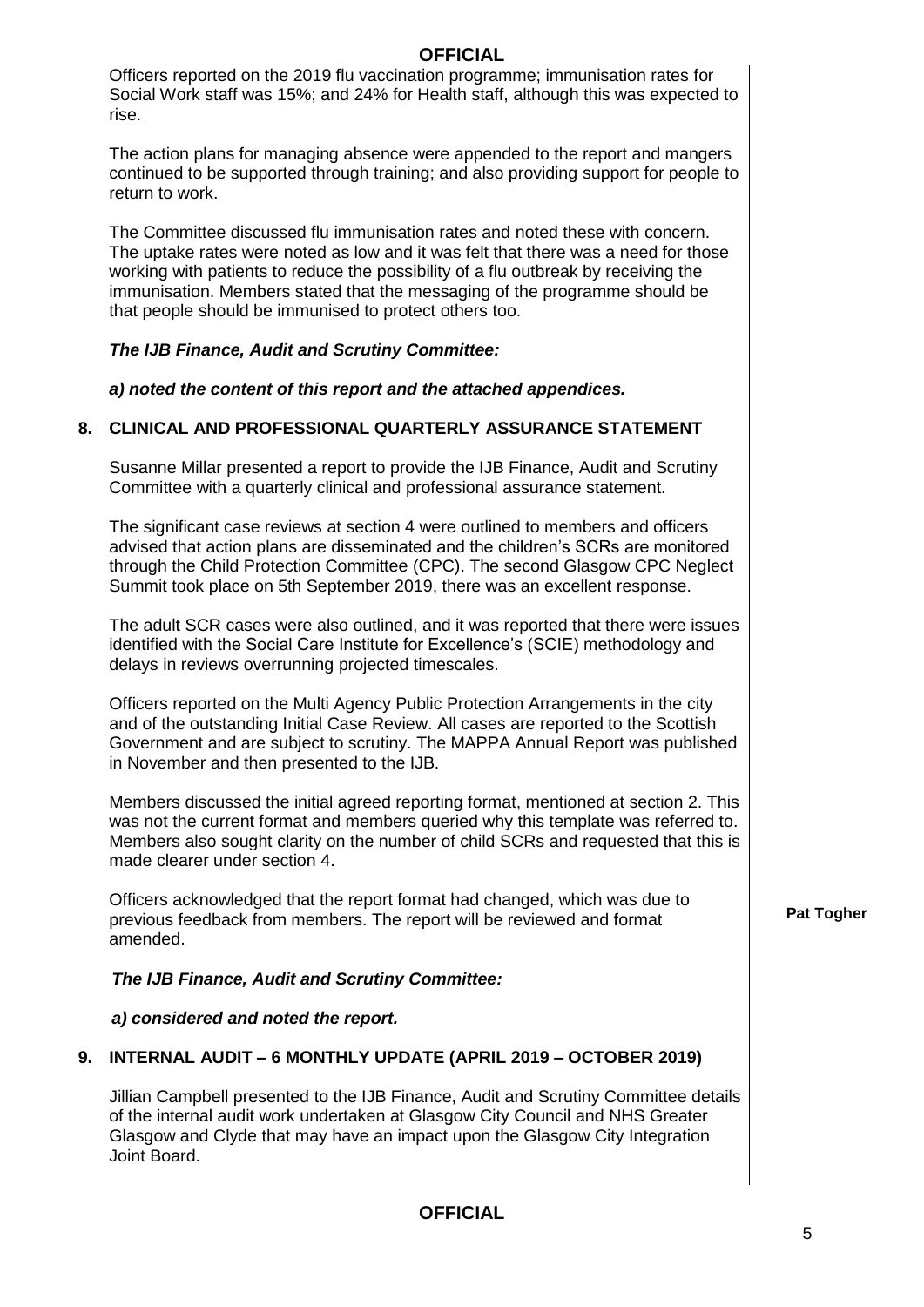The Internal Audit reports that have been issued to the Council, which are relevant to the Integration Joint Board were outlined and an update on those previously reported high priority recommendations. The internal audit reports issued to NHS were also outlined; and it was highlighted that there was a substantial improvement required in performance reporting.

The ongoing reports within the Council and NHS are being followed up and will be reported to their respective Committees.

### *The IJB Finance, Audit and Scrutiny Committee:*

### *a) noted the report.*

### **10. INTERNAL AUDIT – REVIEW OF GOVERNANCE ARRANGEMENTS**

Jillian Campbell presented to the IJB Finance, Audit and Scrutiny Committee the main findings of the following audit report that was issued recently, together with a summary of action taken: review of governance arrangements. Officers advised that the review was part of the agreed 2019/20 Audit Plan. A reasonable level of assurance was provided and there were no high priority recommendations. The action plan outlined the recommendations and managements response. All recommendations had been accepted and officers would implement the actions.

### *The IJB Finance, Audit and Scrutiny Committee:*

#### *a) noted the content of the report; and*

*b) recommended that the Head of Audit and Inspection submits a further report to the IJB Finance, Audit and Scrutiny Committee on the implementation of the action contained in the attached Action Plan.*

### **11. GLASGOW CITY INTEGRATION JOINT BOARD BUDGET MONITORING FOR MONTH 7 AND PERIOD 8 2019/20**

Gillian Hennon presented a report to outline the financial position of the Glasgow City Integration Joint Board as at 31<sup>st</sup> October 2019 (Health) and 25<sup>th</sup> October 2019 (Council), and highlight any areas of budget pressure and actions to mitigate these pressures.

The summary position is net expenditure of £5.573m lower than budget to date. Gross expenditure is £4.315m underspent, and income is over-recovered by £1.258m. The budget changes were outlined; there had been an increased budget of £6m since the original approved budget due to additional funding allocations and service developments.

Officers further reported that achieved savings were on course and it was projected that 93% of the savings target for 2019/20 would be achieved. Of the unachieved savings from 2018/19, it is forecast that 87% of the total savings target will be achieved. The reasons for budget variances were also outlined and it was highlighted the £2m underspend in Children's and Families was due to vacancies and early delivery of savings.

Officers advised the Committee of the progress in homelessness savings; and that nine of the ten homelessness services approved for withdrawal during 2019/20 had been delivered; the final withdrawal would continue to be monitored. Officers concluded that a probable outturn has been completed and is projecting a year end underspend of £9.4m.

## **OFFICIAL**